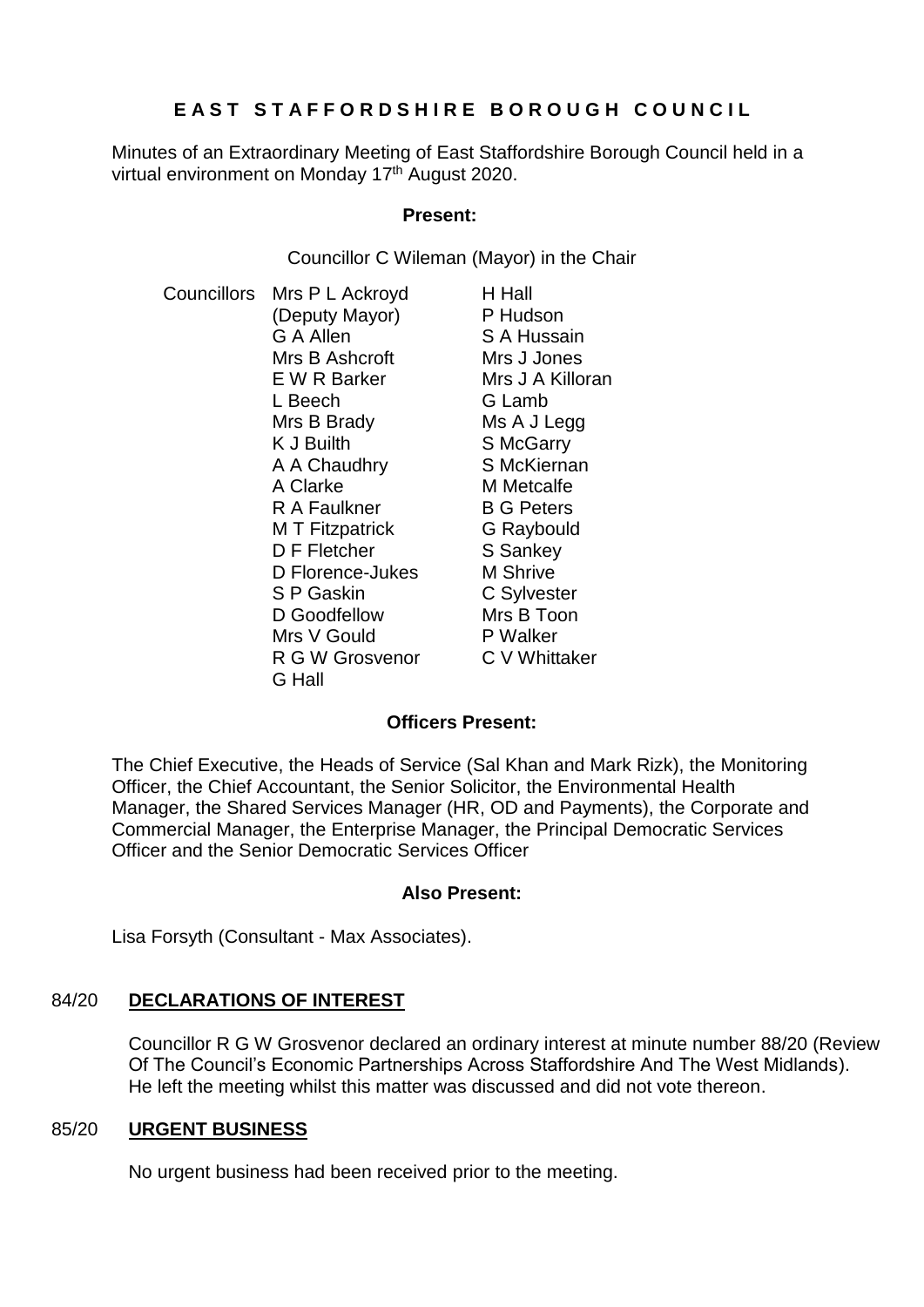### 86/20 **ANNUAL TREASURY MANAGEMENT REPORT 2019/20**

At this juncture Councillor G Hall joined the meeting.

The report of the Head of Service (Sal Khan) on the review of treasury activities during the year against the approved Treasury Management Strategy Statement was considered. Appendix A – Annual Treasury Management Report had been circulated with the report.

Council noted the contents of the report as follows:

- The Council's treasury position as at 31<sup>st</sup> March 2019 (Section 3);
- The strategy for 2019/20 a summary (Section 4);
- Borrowing and Investments outturn (Sections 5 & 6);
- An update on the economy and interest rates (Section 7);
- Compliance with treasury limits and prudential indicators (Section 8);
- An update on other treasury matters (Section 9).

#### **Resolved:**

That the Annual Treasury Management Report for 2019-20 and associated Prudential Code Indicators be approved.

| THOSE VOTING FOR THE | <b>THOSE VOTING</b> | <b>THOSE ABSTAINING</b> |
|----------------------|---------------------|-------------------------|
| <b>MOTION</b>        | <b>AGAINST</b>      |                         |
| <b>Councillor</b>    |                     |                         |
| Mrs P L Ackroyd      |                     |                         |
| <b>G</b> Allen       |                     |                         |
| Mrs B Ashcroft       |                     |                         |
| E W R Barker         |                     |                         |
| L Beech              |                     |                         |
| Mrs B Brady          |                     |                         |
| K J Builth           |                     |                         |
| A A Chaudhry         |                     |                         |
| A Clarke             |                     |                         |
| R A Faulkner         |                     |                         |
| M T Fitzpatrick      |                     |                         |
| D F Fletcher         |                     |                         |
| D Florence-Jukes     |                     |                         |
| S P Gaskin           |                     |                         |
| D Goodfellow         |                     |                         |
| Mrs V J Gould        |                     |                         |
| R G W Grosvenor      |                     |                         |
| <b>G</b> Hall        |                     |                         |
| H Hall               |                     |                         |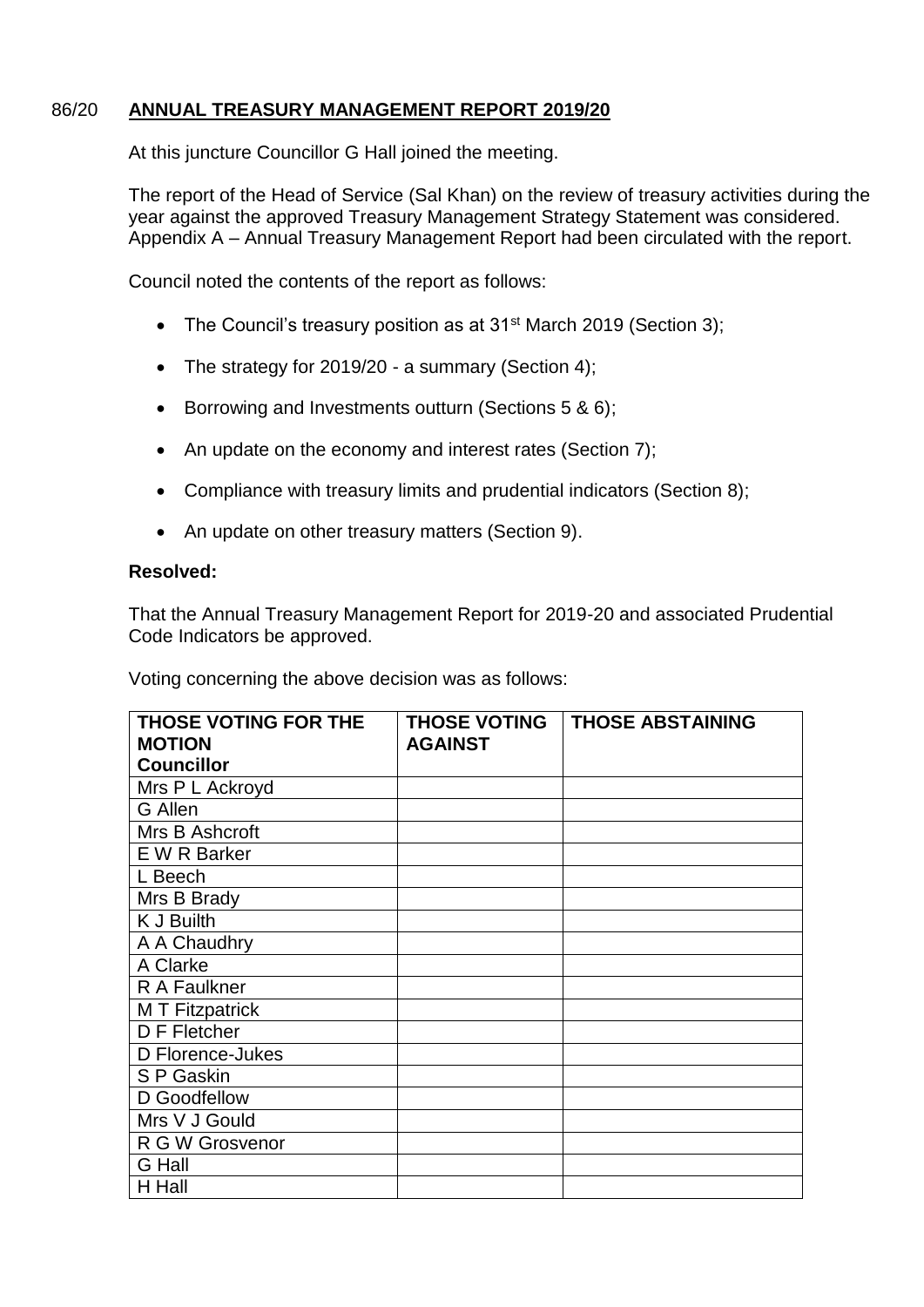| P Hudson          |  |
|-------------------|--|
| S A Hussain       |  |
| Mrs J Jones       |  |
| Mrs J A Killoran  |  |
| G Lamb            |  |
| Ms A J Legg       |  |
| S McGarry         |  |
| S McKiernan       |  |
| M Metcalfe        |  |
| <b>B G Peters</b> |  |
| G Raybould        |  |
| S Sankey          |  |
| M Shrive          |  |
| C Sylvester       |  |
| Mrs B Toon        |  |
| P Walker          |  |
| C V Whittaker     |  |
| C Wileman         |  |

# 87/20 **CLIMATE CHANGE DECLARATION AND ACTION PLAN**

The report of the Head of Service (Mark Rizk) on the options appraisal of climate change mitigation and adaption in East Staffordshire was considered.

The following appendices had been circulated with the report:

- Appendix 1: CO2 Emissions Data;
- Appendix 2: Climate Change Action Plan.

Council noted that the current performance of climate change in East Staffordshire was "average" compared with other Staffordshire authority areas. There were 13 large industrial installations within East Staffordshire and this sector accounted for the majority of Carbon Dioxide emissions with 41% compared to 34% from transport and 25% from housing. The Council had provided support to mitigate climate change with a number of strategies for climate change which were introduced between 2009 and 2013 and the adoption of climate local in 2014. .

Council noted the contents of the report as follows:

- East Staffordshire Borough Council Carbon Dioxide Emissions;
- Current Climate Change Projects;
- Options for Climate Change Mitigation and Adaption;
- Climate Emergency Declaration Options;
- East Staffordshire Climate Change Action Plan.

### **Resolved:**

1. That a 'Climate Emergency' be declared with the following pledge: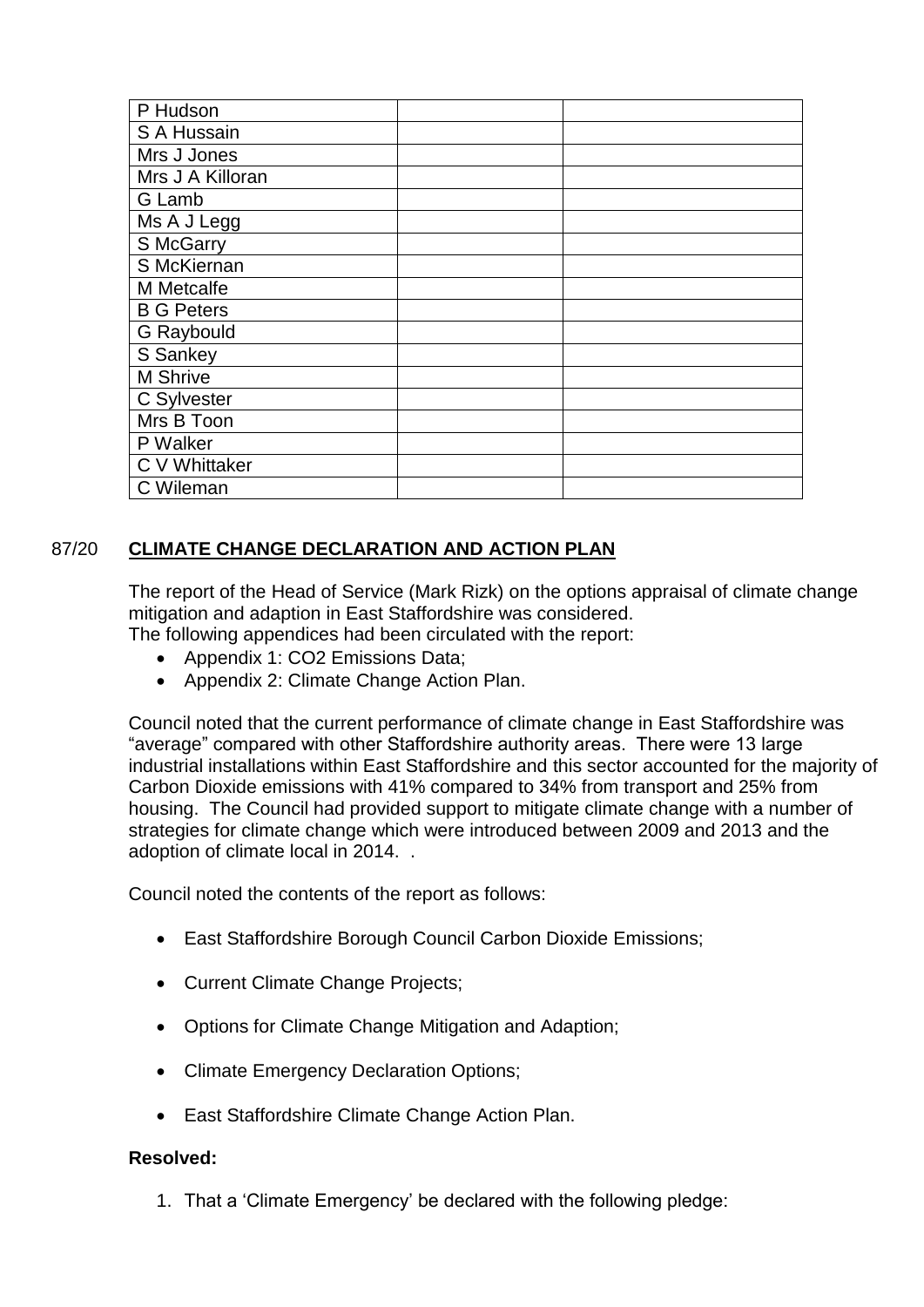- i. To make the Council's operations and activities carbon neutral by 2040.
- ii. To aspire to reach carbon neutrality for the borough geography as a whole and to work towards achieving this by 2040.
- iii. To work with partners across the borough to reduce emissions to achieve the aspiration of carbon neutrality by 2040.
- iv. To call on government to provide the powers and resources to achieve these targets.
- v. To report progress to Cabinet on an annual basis.
- vi. To report progress to Scrutiny (Community Regeneration, Environment and Health and Well Being) Committee on an annual basis
- 2. That the climate change action plan (as set out in Appendix 2 of the report) be adopted and continually developed, to provide a route towards carbon neutrality by 2040.

| THOSE VOTING FOR THE               | <b>THOSE VOTING</b> | <b>THOSE ABSTAINING</b> |
|------------------------------------|---------------------|-------------------------|
| <b>MOTION</b><br><b>Councillor</b> | <b>AGAINST</b>      |                         |
|                                    |                     |                         |
| Mrs P L Ackroyd<br><b>G</b> Allen  |                     |                         |
| Mrs B Ashcroft                     |                     |                         |
| E W R Barker                       |                     |                         |
| L Beech                            |                     |                         |
|                                    |                     |                         |
| Mrs B Brady                        |                     |                         |
| <b>K J Builth</b>                  |                     |                         |
| A A Chaudhry                       |                     |                         |
| A Clarke                           |                     |                         |
| R A Faulkner                       |                     |                         |
| <b>MT Fitzpatrick</b>              |                     |                         |
| D F Fletcher                       |                     |                         |
| D Florence-Jukes                   |                     |                         |
| S P Gaskin                         |                     |                         |
| D Goodfellow                       |                     |                         |
| Mrs V J Gould                      |                     |                         |
| R G W Grosvenor                    |                     |                         |
| <b>G</b> Hall                      |                     |                         |
| H Hall                             |                     |                         |
| P Hudson                           |                     |                         |
| S A Hussain                        |                     |                         |
| Mrs J Jones                        |                     |                         |
| Mrs J A Killoran                   |                     |                         |
| G Lamb                             |                     |                         |
| Ms A J Legg                        |                     |                         |
| S McGarry                          |                     |                         |
| S McKiernan                        |                     |                         |
| M Metcalfe                         |                     |                         |
| <b>B G Peters</b>                  |                     |                         |
| <b>G</b> Raybould                  |                     |                         |
| S Sankey                           |                     |                         |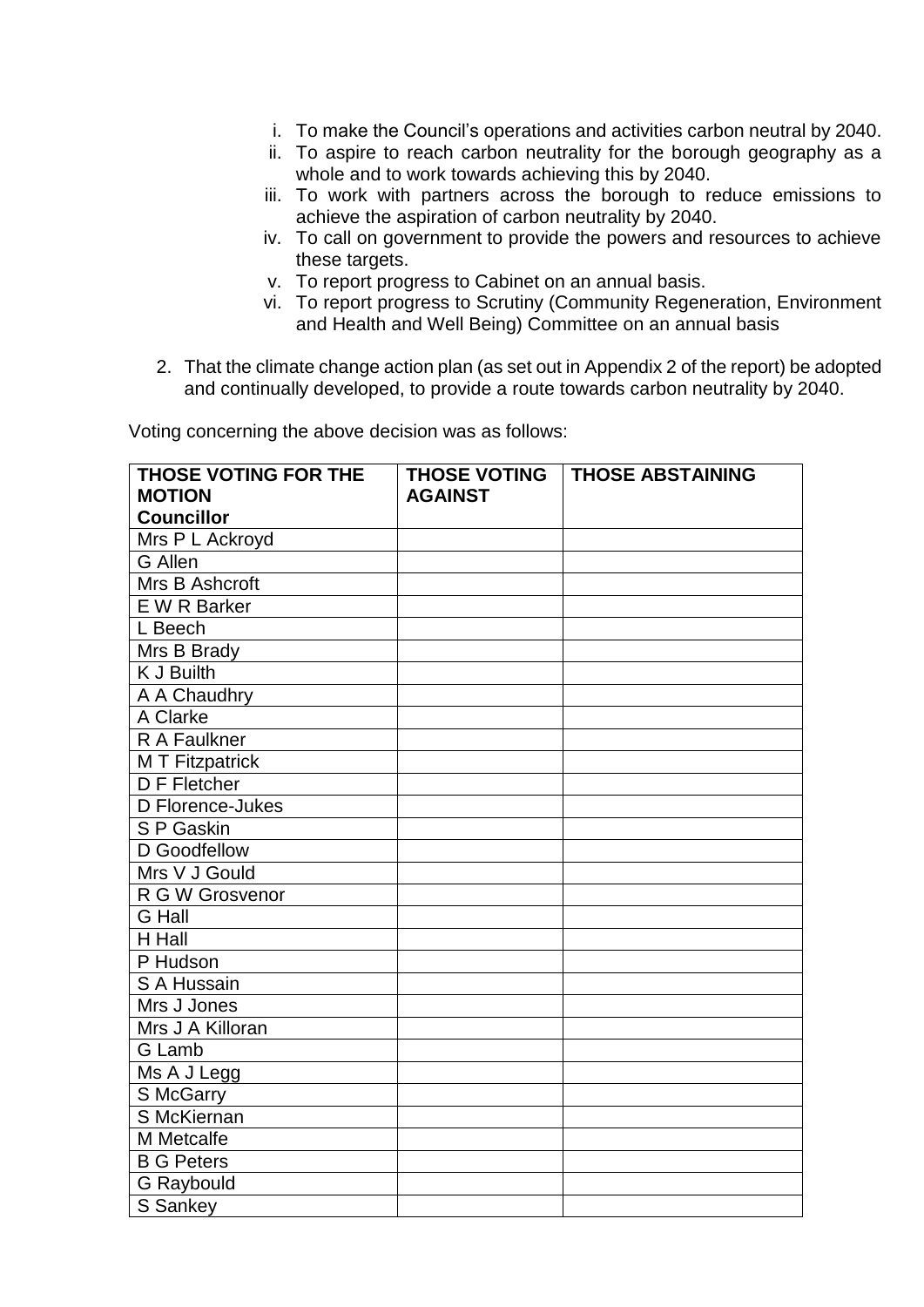| M Shrive      |  |
|---------------|--|
| C Sylvester   |  |
| Mrs B Toon    |  |
| P Walker      |  |
| C V Whittaker |  |
| C Wileman     |  |

### 88/20 **REVIEW OF THE COUNCIL'S ECONOMIC PARTNERSHIPS ACROSS STAFFORDSHIRE AND THE WEST MIDLANDS**

At this juncture Councillor R G W Grosvenor declared an ordinary interest, as he had been approached by a recruitment company wishing to put him forward for a role with the GBSLEP. He left the meeting whilst this matter was discussed and did not vote thereon.

Councillor S McKiernan stated that she had been appointed by the Council to the Birmingham and Greater Solihull Local Enterprise Partnership Joint Scrutiny Committee. Councillor D Florence-Jukes stated that she had been appointed by the Council as the substitute representative on the Birmingham and Greater Solihull Local Enterprise Partnership Joint Scrutiny Committee.

The report of the Chief Executive on the current landscape around Local Enterprise Partnerships (LEPs) and Mayoral Combined Authorities, such as the West Midlands Combined Authority (WMCA) was considered. The following appendices had been circulated with the report:

- Appendix 1: Secretary of State Letter to WMCA & LEPs
- Appendix 2: Tim Pile, Chair of GBSLEP, email;
- Appendix 3: SSLEP Articles of Association.

Council noted the emerging dynamic between the Greater Birmingham and Solihull Local Enterprise Partnership (GBSLEP) and WMCA and the proposal to join the Stoke-on-Trent and Staffordshire Local Enterprise Partnership (SSLEP). The potential implications of a diminished, or even abolished, GBSLEP were significant, leaving East Staffordshire as the only area in Staffordshire, and possibly the West Midlands, without any strong regional representation for economic growth. With the exception of East Staffordshire, all Local Authorities in Staffordshire were members of the SSLEP partnership, including Staffordshire County Council and Stoke-on-Trent City Council, with some also being members of the SSLEP Board. The Council had been invited to formally become a member of the SSLEP Board and had been provisionally allocated one of the 4 seats on the Board reserved for 8 District/Borough Local Authority members. The Council would not only be representing East Staffordshire on the SSLEP Board, it would also specifically be representing southern Staffordshire (i.e. the transitional area) as well as being one of a few Local Government representatives for the whole of the County. Neither joining the SSLEP partnership nor taking up a seat on the Board required the Council to leave the GBSLEP and it would be possible to be involved with both LEPs, subject to any future implementation of the LEP review and a realignment of LEP geographies.

## **Resolved:**

That the approval of arrangements relating to East Staffordshire Borough Council: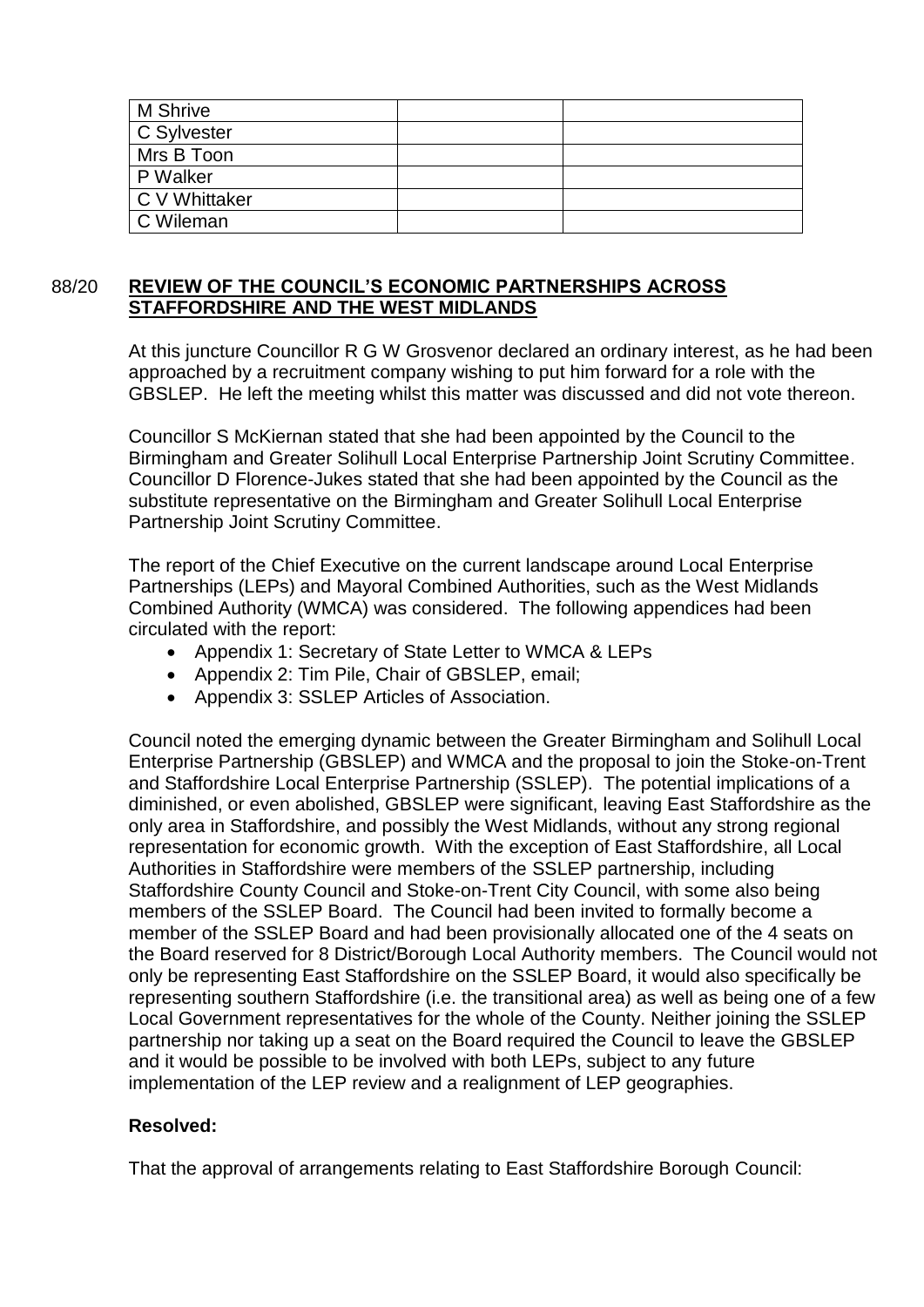- Formally joining the SSLEP operational partnership, building on existing strong working relations;
- Becoming a member of Stoke-on-Trent Local Enterprise Partnership Ltd, the SSLEP company;
- Accepting an offer from SSLEP to represent southern Staffordshire on the Board;

be delegated to the Deputy Leader for Regeneration and Planning Policy.

| <b>THOSE VOTING FOR THE</b> | <b>THOSE VOTING</b> | <b>THOSE ABSTAINING</b> |
|-----------------------------|---------------------|-------------------------|
| <b>MOTION</b>               | <b>AGAINST</b>      |                         |
| <b>Councillor</b>           |                     |                         |
| Mrs P L Ackroyd             |                     |                         |
| <b>G</b> Allen              |                     |                         |
| Mrs B Ashcroft              |                     |                         |
| E W R Barker                |                     |                         |
| L Beech                     |                     |                         |
| Mrs B Brady                 |                     |                         |
| K J Builth                  |                     |                         |
| A A Chaudhry                |                     |                         |
| A Clarke                    |                     |                         |
| R A Faulkner                |                     |                         |
| <b>M T Fitzpatrick</b>      |                     |                         |
| D F Fletcher                |                     |                         |
| D Florence-Jukes            |                     |                         |
| S P Gaskin                  |                     |                         |
| D Goodfellow                |                     |                         |
| Mrs V J Gould               |                     |                         |
| G Hall                      |                     |                         |
| H Hall                      |                     |                         |
| P Hudson                    |                     |                         |
| S A Hussain                 |                     |                         |
| Mrs J Jones                 |                     |                         |
| Mrs J A Killoran            |                     |                         |
| G Lamb                      |                     |                         |
| Ms A J Legg                 |                     |                         |
| S McGarry                   |                     |                         |
| S McKiernan                 |                     |                         |
| M Metcalfe                  |                     |                         |
| <b>B G Peters</b>           |                     |                         |
| G Raybould                  |                     |                         |
| S Sankey                    |                     |                         |
| M Shrive                    |                     |                         |
| C Sylvester                 |                     |                         |
| Mrs B Toon                  |                     |                         |
| P Walker                    |                     |                         |
| C V Whittaker               |                     |                         |
| C Wileman                   |                     |                         |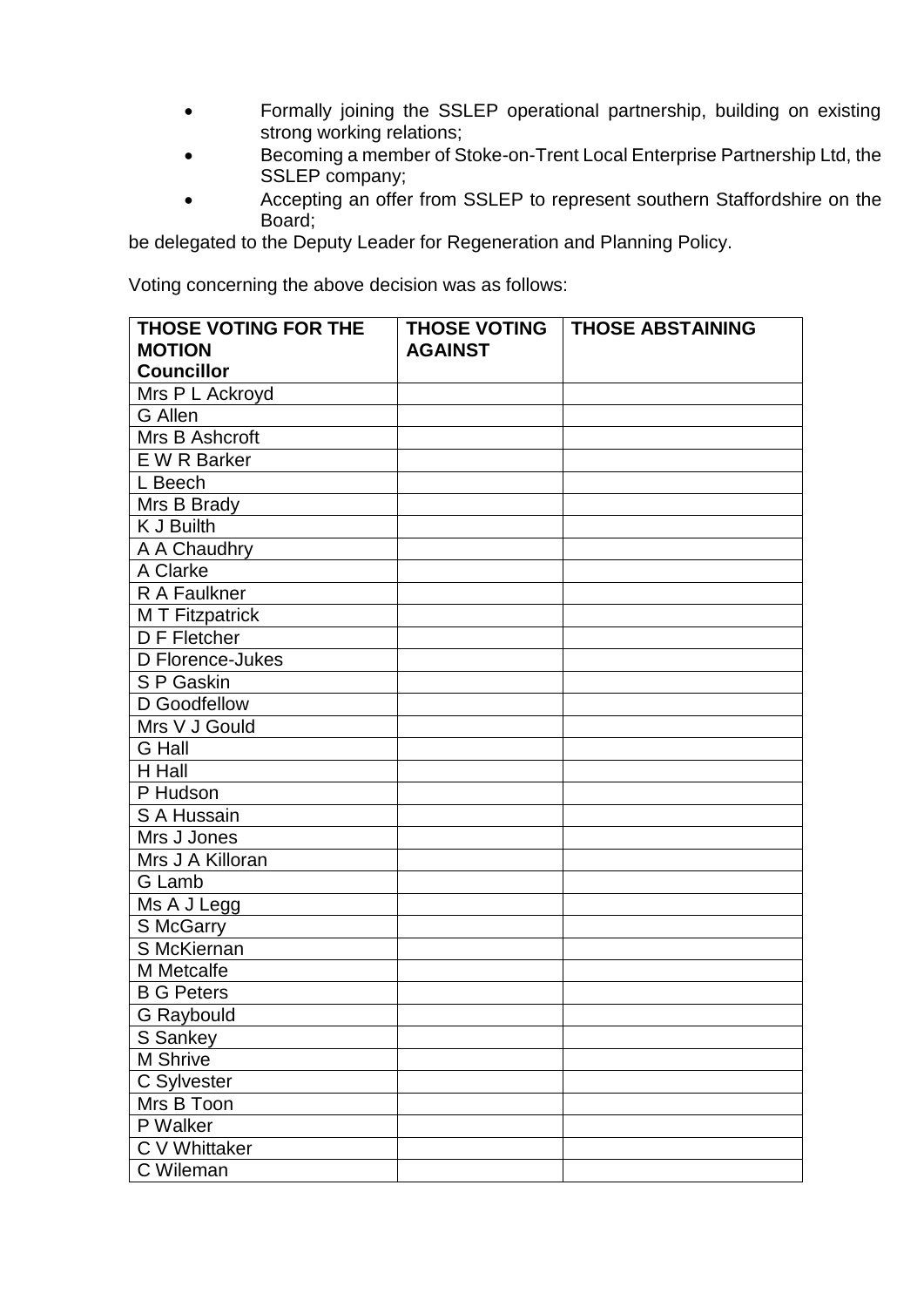## 89/20 **STATUTORY ANNUAL PAY POLICY STATEMENT – 2020 UPDATE**

At this juncture Councillor R G W Grosvenor re-joined the meeting.

The report of the Chief Executive on the changes to the Pay Policy Statement for 2019/20 was considered. Appendix 1: Pay Policy Statement with tracked changes had been circulated with the report.

#### **Resolved:**

That the Pay Policy Statement as presented be agreed.

| THOSE VOTING FOR THE<br><b>MOTION</b> | <b>THOSE VOTING</b> | <b>THOSE ABSTAINING</b> |
|---------------------------------------|---------------------|-------------------------|
|                                       | <b>AGAINST</b>      |                         |
| <b>Councillor</b>                     |                     |                         |
| Mrs P L Ackroyd                       |                     |                         |
| <b>G</b> Allen                        |                     |                         |
| Mrs B Ashcroft                        |                     |                         |
| E W R Barker                          |                     |                         |
| L Beech                               |                     |                         |
| Mrs B Brady                           |                     |                         |
| <b>K J Builth</b>                     |                     |                         |
| A A Chaudhry                          |                     |                         |
| A Clarke                              |                     |                         |
| R A Faulkner                          |                     |                         |
| <b>MT Fitzpatrick</b>                 |                     |                         |
| D F Fletcher                          |                     |                         |
| D Florence-Jukes                      |                     |                         |
| S P Gaskin                            |                     |                         |
| D Goodfellow                          |                     |                         |
| Mrs V J Gould                         |                     |                         |
| R G W Grosvenor                       |                     |                         |
| G Hall                                |                     |                         |
| $\overline{H}$ Hall                   |                     |                         |
| P Hudson                              |                     |                         |
| S A Hussain                           |                     |                         |
| Mrs J Jones                           |                     |                         |
| Mrs J A Killoran                      |                     |                         |
| G Lamb                                |                     |                         |
| Ms A J Legg                           |                     |                         |
| S McGarry                             |                     |                         |
| S McKiernan                           |                     |                         |
| M Metcalfe                            |                     |                         |
| <b>B G Peters</b>                     |                     |                         |
| <b>G</b> Raybould                     |                     |                         |
| S Sankey                              |                     |                         |
| M Shrive                              |                     |                         |
| C Sylvester                           |                     |                         |